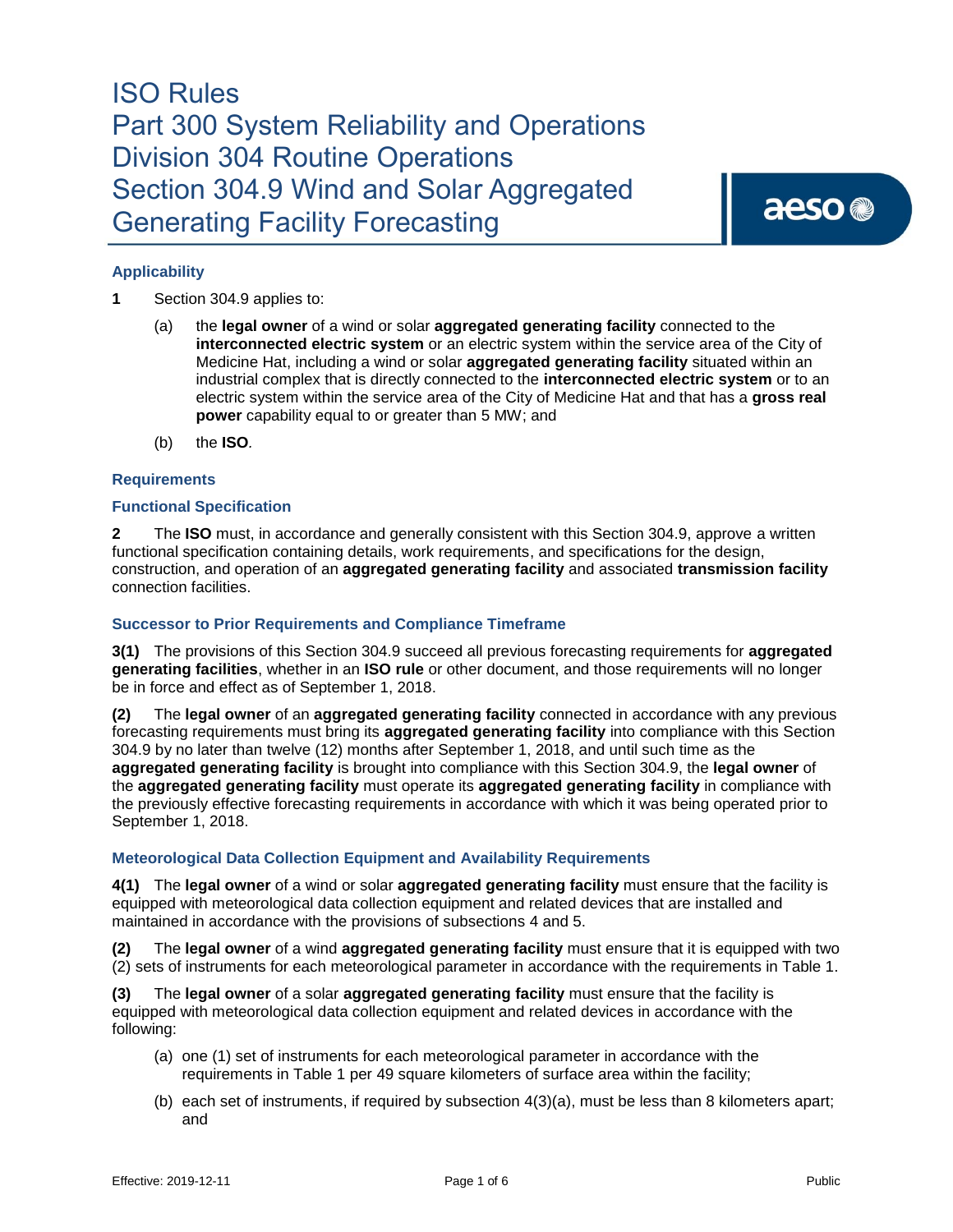

(c) measurements must be taken at not less than 2 meters and not greater than 10 meters above ground.

**(4)** The **legal owner** of a wind or solar **aggregated generating facility** must ensure that the meteorological data collection equipment and related devices described in subsections 4(2) and 4(3) take measurements of instantaneous values at interval of 15 **seconds** or less.

**(5)** The **legal owner** of a wind or solar **aggregated generating facility** must measure, collect and submit to the **ISO** the meteorological data in Table 1.

**(6)** The **legal owner** of a wind or solar **aggregated generating facility** must determine, at 30 minute intervals, and submit to the **ISO**, the **gross real power capability** with a precision to the nearest 2.0 MW.

**(7)** The **legal owner** of a wind or solar **aggregated generating facility** must determine and submit to the **ISO**, the following data:

- (a) any real power limits in megawatts (MW), with a precision for instantaneous measurements to the nearest 0.1 MW; and
- (b) actual net to grid real power production in megawatts (MW), with a precision for instantaneous measurements to the nearest 0.1 MW.

### **Data Transfer Technical Specification**

**5(1)** The **legal owner** of a wind or solar **aggregated generating facility** must submit to the **ISO** the data specified in subsection 4(5) using one **minute** average data.

**(2)** The **legal owner** of a wind or solar **aggregated generating facility** must submit to the **ISO** the data specified in subsection 4 in the method and format the **ISO** specifies.

**(3)** The **legal owner** of a wind or solar **aggregated generating facility** must ensure that its meteorological data collection equipment and related devices including its data transfer equipment is designed and maintained with an availability of 98.0% in accordance with Table 1 and a mean time to repair of forty-eight (48) hours or less.

**(4)** The **legal owner** of a wind or solar **aggregated generating facilities** must keep seven (7) **days** of back up data for any data that has been submitted in accordance with this subsection 5 and must provide it to the **ISO** upon request within thirty (30) **days**.

#### **Notification of Unavailability, Suspected Failure or Data Error**

**6(1)** The **legal owner** of a wind or solar **aggregated generating facility** must, if any component in the meteorological data collection equipment and related devices including data transfer equipment becomes unavailable due to an unplanned event, is suspected to have failed, or to be providing erroneous data, notify the **ISO** as soon as practicable, in writing, after identifying the unavailability, suspected failure or data error.

**(2)** The **legal owner** of a wind or solar **aggregated generating facility** must provide the **ISO** as soon as practicable, in writing:

- (a) a description of the cause of any unavailability, suspected failure or data error reported pursuant to subsection 6(1);
- (b) in the event of an equipment failure, a plan acceptable to the **ISO** to repair the failed equipment, including testing; and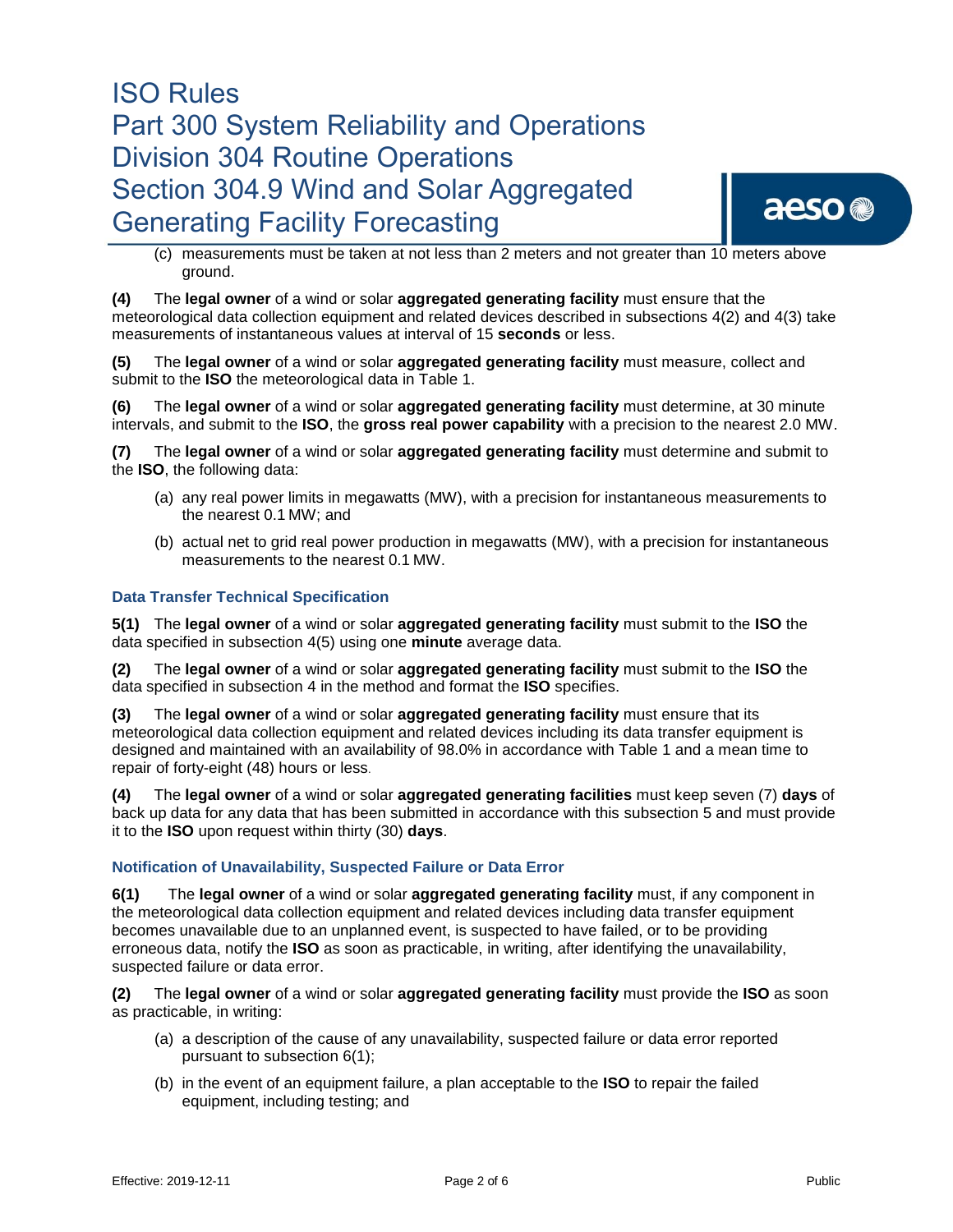

(c) in the event of an equipment failure, the expected date when the equipment will be repaired and the required measurements will be restored.

**(3)** The **legal owner** of a wind or solar **aggregated generating facility** must, if an equipment failure described in subsection 6(2) is not repaired and required measurements are not restored by the expected date, notify the **ISO** as soon as practicable, in writing, of the revised date and the reason the component in the equipment was not repaired by the expected date.

**(4)** The **legal owner** of a wind or solar **aggregated generating facility** must notify the **ISO** as soon as practicable in writing after an equipment failure described in subsection 6(2) is repaired and the required measurements are restored.

### **Exceptions**

**7** Notwithstanding subsections 4 and 5, the **legal owner** of a wind or solar **aggregated generating facility** is not required to comply with the requirements of this Section 304.9 relating to meteorological data collection equipment and related devices including data transfer equipment when:

- (a) such equipment is being repaired or replaced in accordance with a plan acceptable to the **ISO** under subsection 6; and
- (b) the **legal owner** is using reasonable efforts to complete such repair or replacement in accordance with that plan.

### **Pre-Commissioning Facility Data and Records Requirements**

**8(1)** The **legal owner** of a wind **aggregated generating facility** must provide to the **ISO** the pre-**commissioning** data and records referred to in this subsection 8 in a method and format the **ISO** specifies.

**(2)** The **legal owner** of a solar **aggregated generating facility** must provide to the **ISO,** in a method and format the **ISO** specifies, either:

- (a) the pre-**commissioning** data and records referred to in this subsection 8; or
- (b) an industry standard model that is approved by the **ISO**.

**(3)** Subject to the provisions of this subsection 8, the **legal owner** of a wind or solar **aggregated generating facility** must retain and provide within sixty (60) **days** of the **ISO**'s written request the following averaged meteorological data and records at ten (10) minute intervals or less, covering the two (2) calendar years prior to the **commissioning** of the wind or solar **aggregated generating facility**:

- (a) details on the height of the measurements;
- (b) wind speed;
- (c) wind direction;
- (d) temperature;
- (e) barometric pressure; and
- (f) for solar **aggregated generating facilities** only, global horizontal irradiance.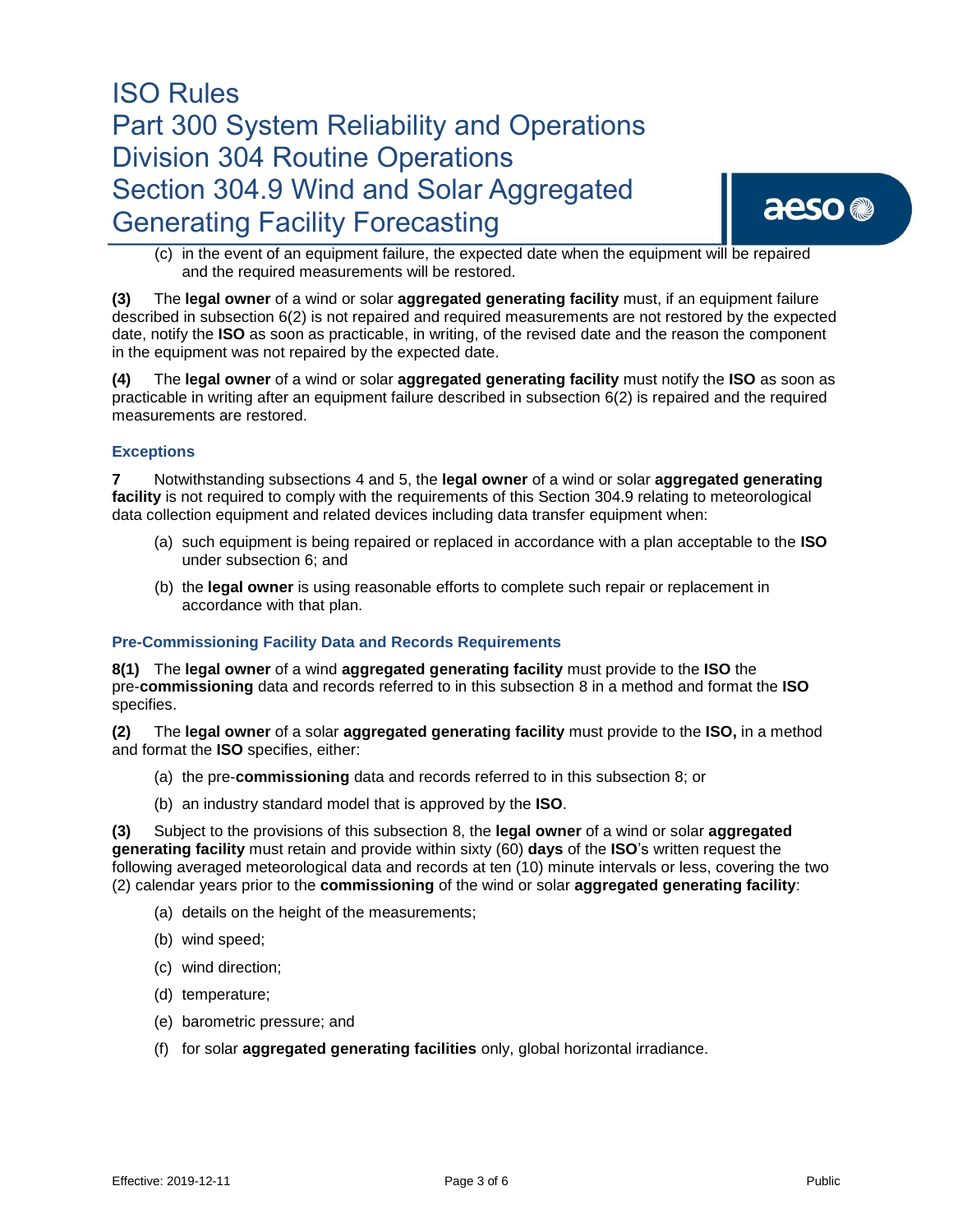

**(4)** The **legal owner** of a wind **aggregated generating facility** must, in response to a request by the **ISO** under subsection 8(3), provide the following facility data:

- (a) meteorological tower data collection height in meters (m), with a precision for instantaneous measurements to the nearest 1 m;
- (b) turbine model name;
- (c) turbine model capacity in megawatts (MW), with a precision to the nearest 0.1 MW;
- (d) turbine wind speed cut-in in meters per second (m/s), with a precision to the nearest 0.1 m/s;
- (e) turbine wind speed cut-out in meters per second (m/s), with a precision to the nearest 0.1 m/s;
- (f) turbine temperature cut-out lower in degrees Celsius (◦C), with a precision for instantaneous measurements to the nearest 1 °C and an indicator is required to confirm that the numbers are ambient temperature within the rotor or air temperature;
- (g) turbine temperature cut-out upper in degrees Celsius (◦C), with a precision for instantaneous measurements to the nearest 1 °C and an indicator is required to confirm that the numbers are ambient temperature within the rotor or air temperature;
- (h) site latitude and longitude in degrees; and
- (i) turbine power curves.

**(5)** The **legal owner** of a solar **aggregated generating facility** must in response to a request by the **ISO** under subsection 8(3), provide the following solar array data and records, including:

- (a) site latitude and longitude in degrees;
- (b) direct current (DC) **real power** rating;
- (c) alternating current (AC) **real power** rating;
- (d) inverter manufacturer and model;
- (e) mounting height from ground in meters (m);
- (f) tilt angle or range of tilt angles to horizontal plane in degrees;
- (g) azimuth angle in degrees;
- (h) alternating current (AC) **real power** capacity per **solar array** in megawatts (MW);
- (i) mounting type, tracking (fixed, single or dual axis); and
- (j) module type (crystalline, thin-film etc.).

#### **Revision History**

| Date       | <b>Description</b>                                                                                                                                                |
|------------|-------------------------------------------------------------------------------------------------------------------------------------------------------------------|
| 2019-12-11 | "Removed duplication with new Section 103.14, Waivers and<br>Variances; standardized functional specifications language; capitalized<br>references to "Section"." |
| 2018-09-01 | Initial release.                                                                                                                                                  |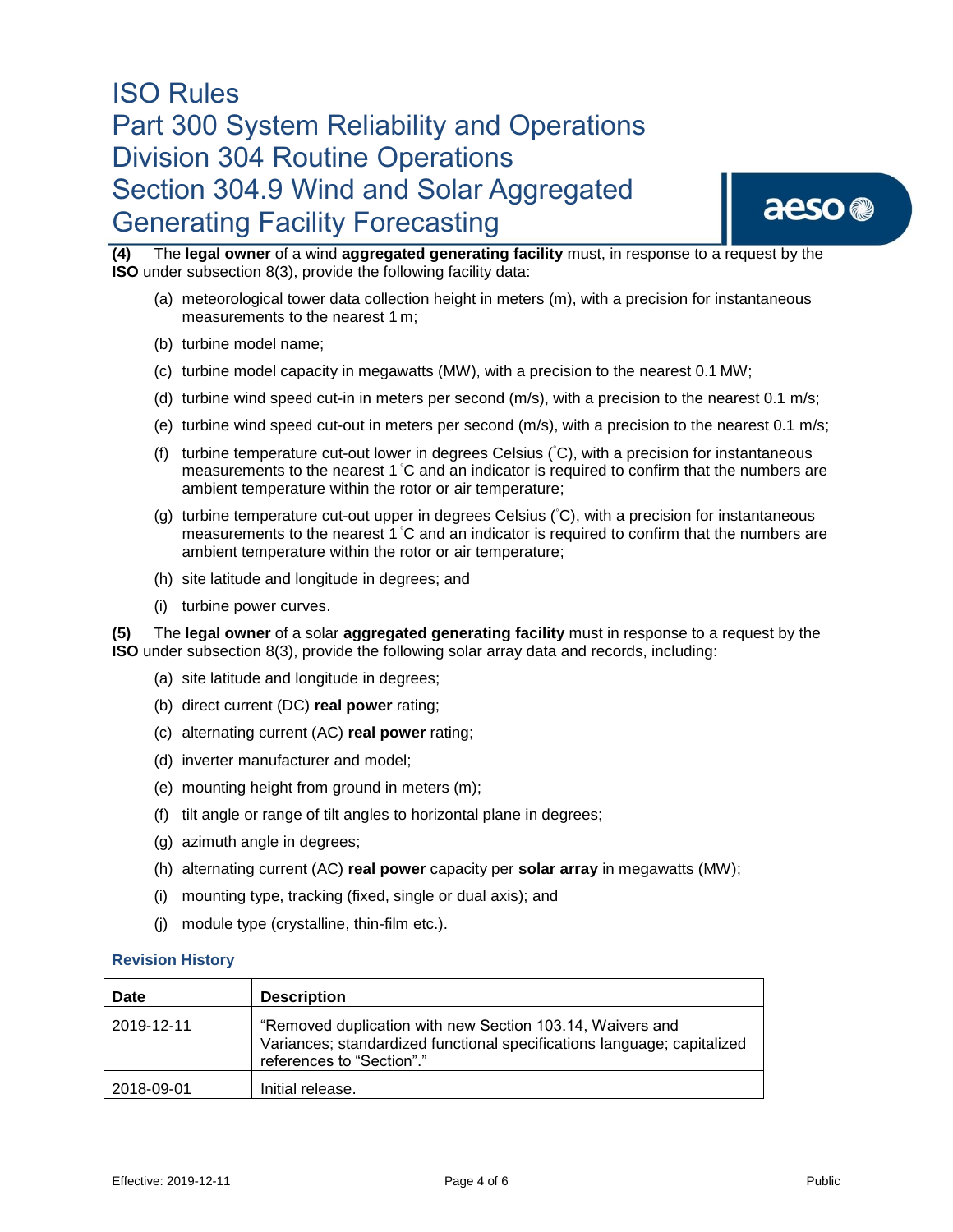

**Table 1**

### **Wind and Solar Aggregated Generating Facility Meteorological Data Requirements**

| Wind Aggregated Generating Facility Meteorological Data Requirements  |                                   |                  |                          |                                                                        |                             |                                             |  |  |  |  |
|-----------------------------------------------------------------------|-----------------------------------|------------------|--------------------------|------------------------------------------------------------------------|-----------------------------|---------------------------------------------|--|--|--|--|
| <b>Units</b><br><b>Precision</b><br><b>Measurement</b>                |                                   |                  | Range                    | <b>Accuracy</b>                                                        | <b>Height of Instrument</b> |                                             |  |  |  |  |
| <b>Type</b>                                                           |                                   |                  |                          |                                                                        | Set-1                       | Set-2                                       |  |  |  |  |
| <b>Wind Speed</b>                                                     | Meters/Second<br>(m/s)            | $0.1$ m/s        | 0 to 50                  | ±1m/s                                                                  | At Hub Height               | At 35 Meters                                |  |  |  |  |
| <b>Wind Direction</b>                                                 | Degrees from<br><b>True North</b> | 1 degree         | 0 <sub>to</sub><br>360   | ±5°                                                                    | At Hub Height               | At 35 Meters                                |  |  |  |  |
| <b>Barometric</b><br>Pressure                                         | <b>HectoPascals</b><br>(HPa)      | 1 <sub>hPa</sub> | 800 to<br>1000           | $±1.0$ hPa at<br>-20 to 50°C;<br>and $±1.5$<br>hPa at<br>below -20°C   | At Convenient<br>location   | At Convenient<br>location                   |  |  |  |  |
| Ambient<br>Temperature                                                | Degree Celsius<br>(°C)            | $0.1^\circ C$    | $-50$ to<br>$+50$        | $±0.2$ °C                                                              | At Hub Height               | At 35 Meters                                |  |  |  |  |
| Dewpoint                                                              | Degrees Celsius<br>$(^{\circ}C)$  | $0.1^\circ C$    | $-50$ to<br>$+50$        | $±0.2$ °C                                                              | At Convenient<br>location   | At Convenient<br>location                   |  |  |  |  |
| Relative<br>Humidity                                                  | Percentage (%)                    | 1.00%            | 0 <sub>to</sub><br>100 % | ±2%                                                                    | At Convenient<br>location   | At Convenient<br>location                   |  |  |  |  |
| Ice-up<br>Parameter<br>Measured with<br>an Icing Sensor               | Scale 0.0 to 1.0                  | 0.1              | $0$ to 1                 | n/a                                                                    | At Convenient<br>location   | At Convenient<br>location                   |  |  |  |  |
| Precipitation                                                         | Millimeters/minute<br>(mm/min)    | 0.1              | 0 to 11                  | 2% up to<br>0.417<br>mm/mon<br>3% over<br>0.417<br>mm/min              | At Convenient<br>location   | At Convenient<br>location                   |  |  |  |  |
| Solar Aggregated Generating Facility Meteorological Data Requirements |                                   |                  |                          |                                                                        |                             |                                             |  |  |  |  |
| <b>Measurement</b>                                                    | <b>Units</b>                      | <b>Precision</b> | Range                    | <b>Accuracy</b>                                                        | <b>Height of Instrument</b> |                                             |  |  |  |  |
| <b>Type</b>                                                           |                                   |                  |                          |                                                                        | Set-1 per<br>49 $km2$       | Set-2 for<br>each<br>subsequent<br>49 $km2$ |  |  |  |  |
| Wind Speed                                                            | Meters/Second<br>(m/s)            | $0.1$ m/s        | 0 to 50                  | ±1m/s                                                                  | Between 2-10<br>meters      | Between 2-10<br>meters                      |  |  |  |  |
| <b>Wind Direction</b>                                                 | Degrees from<br><b>True North</b> | 1 degree         | $0$ to<br>360            | $±5^{\circ}$                                                           | Between 2-10<br>meters      | Between 2-10<br>meters                      |  |  |  |  |
| Barometric<br>Pressure                                                | <b>HectoPascals</b><br>(HPa)      | 1 <sub>hPa</sub> | 800 to<br>1000           | $±1.0$ hPa<br>at $-20$ to<br>50°C; and<br>$±1.5$ hPa at<br>below -20°C | Between 2-10<br>meters      | Between 2-10<br>meters                      |  |  |  |  |
| Ambient<br>Temperature                                                | Degree Celsius<br>$(^{\circ}C)$   | $0.1^\circ C$    | $-50$ to<br>$+50$        | $±0.2$ °C                                                              | Between 2-10<br>meters      | Between 2-10<br>meters                      |  |  |  |  |